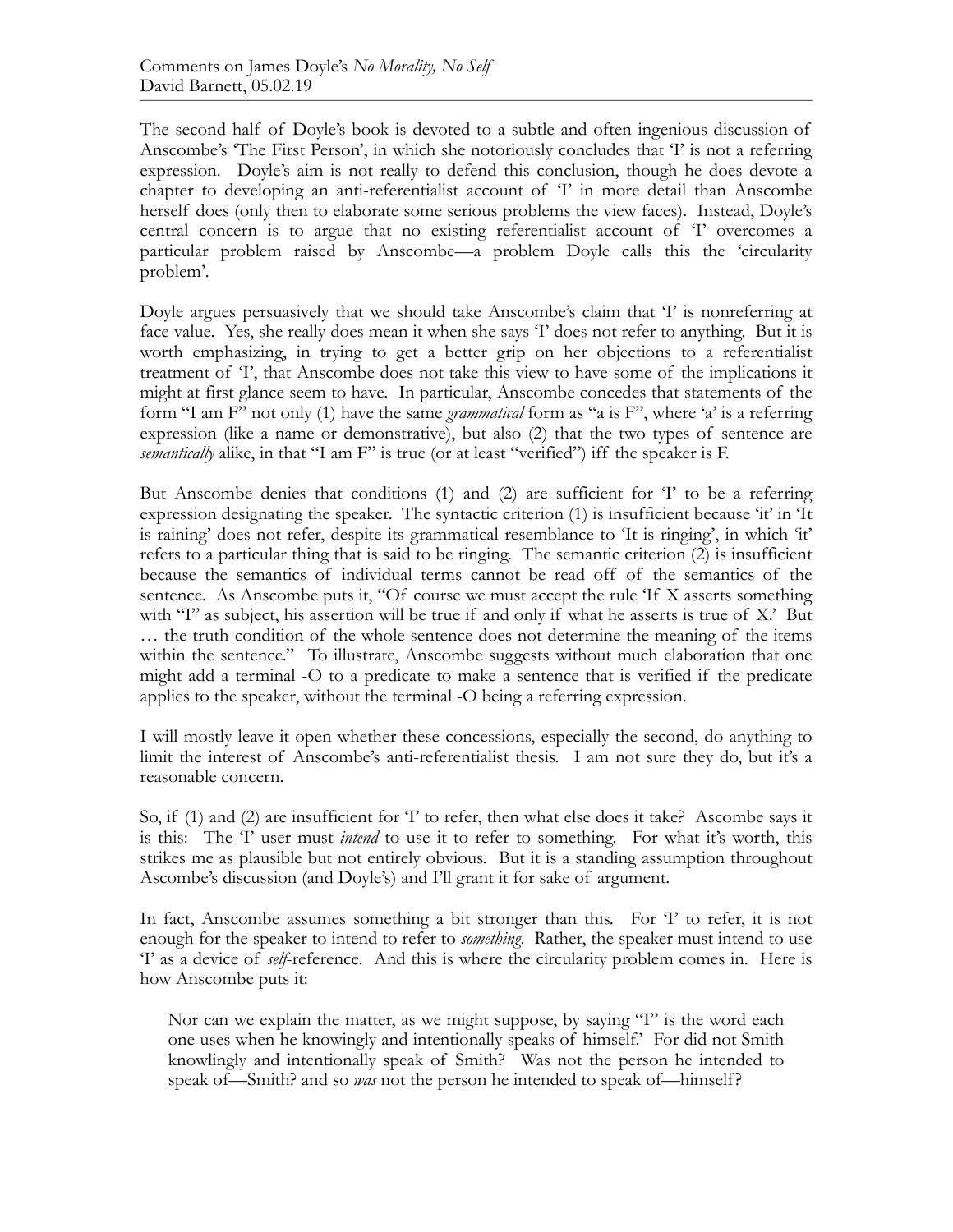It may be said: 'Not in the relevant sense. We all know you can't substitute every designation of the object he intended to speak of and keep the statement about his intention true.' But that is not the answer unless the reflective pronoun itself is a sufficient indication of the way the object is specified. And that is something the ordinary reflexive pronoun cannot be. Consider: 'Smith realizes (fails to realize) the identity of an object he calls "Smith" with himself' If the reflexive pronoun there is the ordinary one, then it specifies for us who frame or hear the sentence, an object whose identity with the object he calls 'Smith' Smith does or doesn't realize: namely the object designated by our subject word 'Smith'. But that does not tell us what identity Smith himself realizes (or fails to realize). For, as Frege held, there is no path back from reference to sense; any object has many ways of being specified, and in this case, through the peculiarity of the construction, we have succeeded in specifying an object (by means of the subject of our sentence) without specifying any conception under which *Smith's* mind is supposed to latch on to it. For we don't want to say 'Smith does not realize the identity of Smith with Smith'.

We only have to admit a failure of specification of the intended identity, if we persist in treating the reflexive in 'He doesn't realize the identity with himself' as the ordinary reflexive. In practice we have no difficulty at all. We know what we mean Smith doesn't realize. It is: 'I am Smith.' But if that is how we understand that reflexive, it is not the ordinary one. It is a special one which can be explained only in terms of the first person.

How central is the circularity problem for Anscombe's overall argument? For all its insight and interest, Anscombe's paper is difficult to interpret even on this simple dialectical question. I think I answer it differently than Doyle does, though perhaps it is mostly a difference of emphasis. Doyle's discussion primarily concerns this problem, which Anscombe lays out early in her paper. I think Doyle might read this passage as giving a general outline of the problem she will develop throughout the rest of the paper. But as I read her, Anscombe intends this as an objection to a *particular* referentialist view. The failure of this first-pass referentialism motivates the central questions that more sophisticated referentialist views try to answer, and Anscombe spends the rest of the paper objecting to those views on *distinct* grounds.

The initial referentialist view says something like this:

Simple Referentialism: 'I' is a term a speaker intentionally uses to refer to himself, *and this fully explains the meaning of 'I'*.

Anscombe goes on to deny even the first clause of the sentence. But the circularity problem is a problem only for the additional italicized clause, as I read it.

To see the problem, we must note that this view obviously fails if 'himself ' is understood as an ordinary reflexive. On this reading, all that is required for first-person reference is for the speaker to intend to refer to a person who is in fact the speaker himself. But this seems obviously insufficient for using 'I' with its usual meaning. For example, suppose a speaker intends to use 'I' as a nickname for whoever is spilling the sugar, and unbeknownst to him he is the one spilling the sugar. This speaker seems not to be using 'I' with its usual meaning, though he does intend to refer to a person who is in fact himself.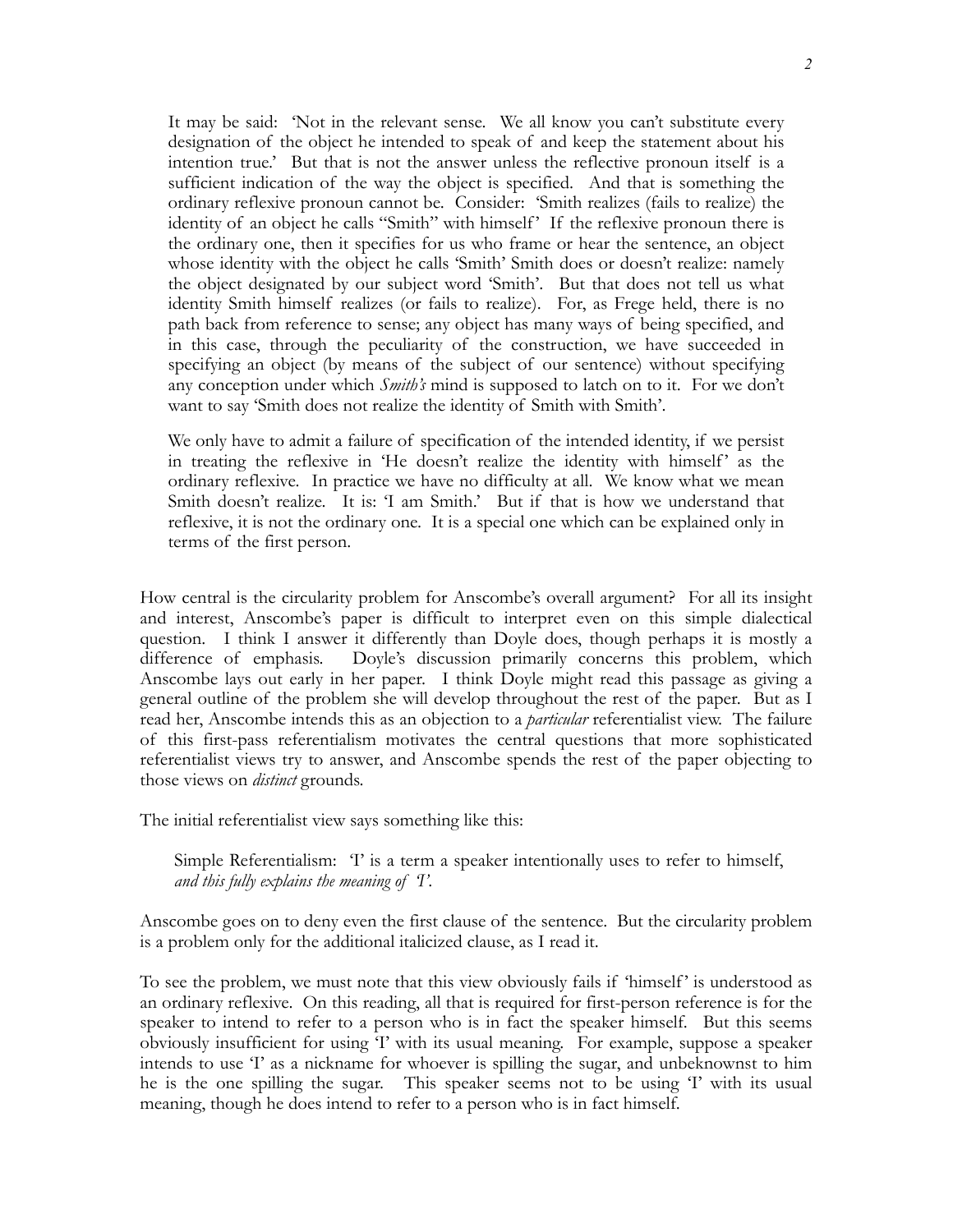The second reading takes 'himself' to be an indirect reflexive. It's not enough for a speaker to intend to refer to someone who is in fact the speaker himself. The speaker must intend to refer to himself, where 'himself' is an indirect reflexive. But what does this amount to? Perhaps it could be suggested that the speaker must intend to refer to someone who he *knows* to be himself. But for me to know of the individual DB that he is myself, at least in the relevant sense, is just to know that I am DB. More generally, intending to refer to myself, in the relevant sense, seems to be an essentially first-personal intention. And this, Anscombe suggests—at least on Doyle's reading—circularly explains first-person reference in terms that presuppose first-person reference.

What exactly is the problem supposed to be? And what view is it a problem for? Doyle takes it to be a problem of explanatory circularity. The referentialist wants to explain firstperson reference in terms of the speaker's intentions for 'I', but you can't spell out the relevant intentions in a non-circular way. And Doyle thinks this is a very general problem, and he argues with great ingenuity that a number of attempts to overcome it are unsuccessful. I think on his reading, it is the crux of Anscombe's argument against referentialism, and in favor of her alternative view that 'I' is nonreferring.

The passage Doyle quotes lends some support to his reading. The quoted passage ends with an apparent statement of its upshot: "If that is right, the explanation of the word 'I' as "the word which each of us uses to speak of himself" is hardly an explanation!" Anscombe then continues "At least, it is no explanation if that reflexive has in turn to be explained in therms of 'I'; and if it is the ordinary reflexive, we are back to square one." All of this sure makes it sound like Anscombe is alleging a problem of circularity against at least some referentialist views. But here is how she continues: "We seem to need a sense to be specified for the quasi-name 'I'. To repeat the Frege point: we haven't got this sense just by being told which object a man will be speaking of, or whether he knows it or not, when he says  $T$ . ...  $\prod f I$ expresses a way its object is reached by him, what Frege called an 'Art des Gegebenseins' [*mode of presentation*], we want to know what that way is and how it comes about that the only object reached in that way by anyone is identical with himself."

As I read her, Anscombe is using the so-called "circularity problem" merely to argue that referentialists are committed to there being a distinctive first-person mode of presentation associated with 'I', which determines its reference. Such a view can still allow 'I' to be an expression speakers intentionally use to refer to themselves, but it will have to drop simple referentialism's claim that this is all there is to the meaning of 'I'. The meaning of 'I' is instead given by the relevant mode of presentation, or conception, that each speaker has of himself, and expresses using 'I'.

As I read it, the rest of Anscombe's paper argues against *this* view, and her objections to it have no apparent connection to the circularity problem. Instead, the objections have to do with immunity to error through misidentification, and with the apparent conceivability of 'I am not X' for any object X—phenomena which Anscombe thinks cannot be explained if 'I' is a referring term whose reference is fixed via a mode of presentation in the usual way.

But I'm not going to belabor this interpretive point here. Instead, I want to suggest that Anscombe is *right* not to regard this as a deep problem of circularity, assuming she didn't so regard it. Let's grant Anscombe what she claims in setting up the "problem of circularity".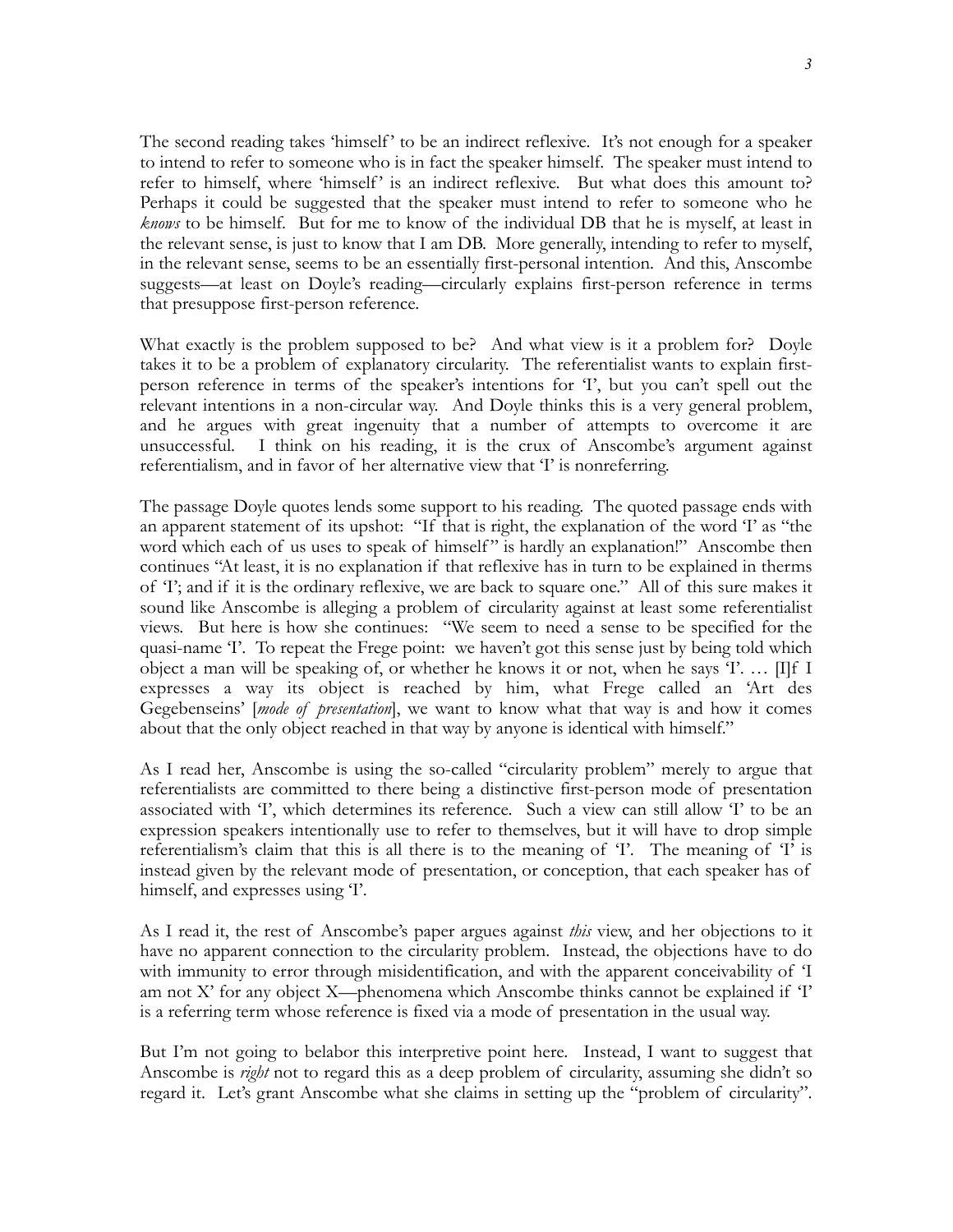That is, grant that the referentialist must claim that what secures self-reference is the speaker's intention for her utterance of 'I' to refer to herself, and the relevant intention must itself be distinctively first-personal. This passes the explanatory buck. We want to understand first-person reference in speech, and it explains it in terms of first-person reference in *thought* (specifically, in intentions). But that's not circular! It's very plausible that this is how the explanation should go. Maybe the view would be circular if it tried to explain first-person reference in thought in terms of a further intention one has to have selfreferential thoughts. But I think very few would be tempted to explain the contents of our thoughts in terms of further thoughts/intentions we have about what those thoughts will refer to, and Anscombe never appears to consider such a view. So I'm not inclined to think that this referentialist view is explanatorily circular.

Now an extended defense of such a view would require responding to what I see as Ascombe's main objections to it, involving immunity to error through misidentification and the like. I'm not going to do that, since I am not convinced of the view myself, and in any case it would go too far beyond Doyle's discussion. But let me say a little bit about it, before getting back to some points that are more squarely in Doyle's sights.

As we have already noted, Anscombe grants that when I say 'I am F', what I say is true iff David Barnett is F. But why of all people is DB the one whose F-ness matters for the truth of 'I am F' as spoken by me? Anscombe doesn't take this to be some brute fact. Instead, she says:

There is a real question: with what object is my consciousness of action, posture, and movement [connected?], and are my intentions connected in such a fashion that *that* object must be standing up if I have the thought that I am standing up and my thought is true? And there is an answer to that: it is this object here.

'I am this thing here' is, then, a real proposition, but not a proposition of identity. It means: this thing here is the thing, the person … of whose action *this* idea of an action is an idea, of whose movements *these* ideas of movement are ideas, of whose posture *this* idea of posture is the idea. And also of which *these* intended actions, if carried out, will be the actions.

So, I say something true by 'I am DB', and by 'I am standing' I say something that is true whenever DB is standing. I say something false by 'I am Trump', and by 'I am standing' I say something that won't be true when Trump is standing but DB isn't. The explanation of these facts is that DB is the person whose action *this* idea of action is an idea, and so on. And Anscombe thinks this explanation avoid the various puzzles she has raised, involving immunity to error through misidentification.

But I think it is natural for the referentialist to wonder here why Anscombe doesn't take herself to have just solved all the referentialist's problems as well. If my having ideas of the actions, movements, and postures of DB are enough to make 'I am F' in my mouth an assertion that is true iff DB is F, why can't it also secure the reference of 'I' in my mouth to DB? If each of us has a distinctive idea of the actions, movements, and postures of himself, why can't the conception of oneself that determines the reference of 'I' just be that of the person whose actions, posture, etc. these are the actions, posture, etc. of?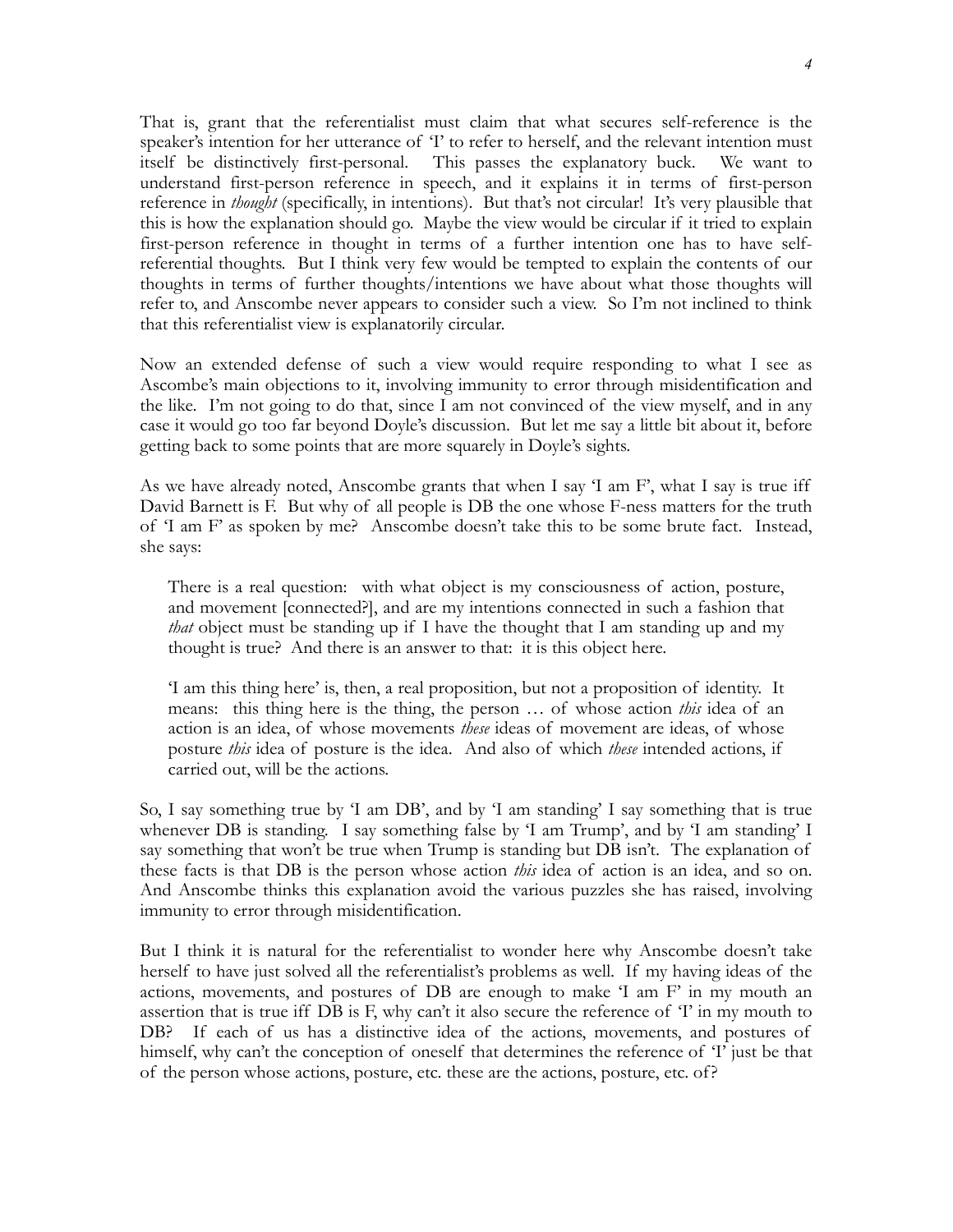Put more generally, the problems for the referentialist were all supposed to be that there was no unique conception each of us has of ourselves that is guaranteed to apply uniquely to oneself, so as to secure the reference of 'I' to oneself. But Anscombe now grants that we have 'ideas' (and later, 'conceptions') which are uniquely related to oneself so as to secure that the truth conditions of 'I' statements involve oneself. It is natural to wonder why ideas can work to secure the truth conditions of a sentence where modes of presentation failed to secure the reference of a word in that sentence.

Maybe Anscombe imagines some important distinction between modes of presentation and ideas, or between the way that a mode of presentation secures reference to an individual and the way ideas secure truth conditions for 'I' statements. But without any explanation, it's hard to see why the referentialist should grant to Anscombe a way out of the difficulties she raises that isn't equally available to the referentialist.

From what I can tell, here is Anscombe's most direct comment on the matter:

These conceptions are subjectless. That is, they do not involve the connection of what is understood by a predicate with a distinctly conceived subject. The (deeply rooted) grammatical illusion of a subject is what generates all the errors which we have been considering.

I'll admit that I am just at a loss here. Our conceptions of action, posture, etc. are "subjectless", where this just means they do not involve the connection of distinctively conceived subject and predicate. I am not sure if this is true, or why, if it is true, it would prevent the conceptions from fixing the reference of 'I' to the speaker. (Remember, it doesn't prevent them from fixing the truth conditions of the whole sentence 'I am F' so that it concerns the speaker.)

In any case, I think it is fair for the referentialist to complain that Anscombe hasn't sufficiently explained why these conceptions/ideas are ineligible to fix the reference of 'I'. If so, then it makes room for a kind of referentialist view. This view says that there is a special first-personal mode of presentation that gives the meaning and fixes the reference of 'I'. As I've said, I read Anscombe as targeting most of her paper against *this* view, with the circularity problem intended as a problem for the distinct view of simple referentialism.

But now I want to go further, and argue that *if* we grant a special mode of presentation linked to our conception of action, then this opens up a new solution to the circularity problem on behalf of simple referentialism. The first-personal mode of presentation will still figure into the account, but not by giving the meaning of 'I'. Instead, it will only figure in the same way that it does in *all* (or at least many) actions, including ones that have nothing to do with self-reference.

Here is the idea. Suppose Anscombe is wrong about my conception of action being "subjectless". When I intend to walk, that is an intention directed at a particular agent, conceived in a particular way. I intend for *me* to walk. And when I intend to pat some agent X on the back, I intend for *me* to pat X on the back.

Now suppose I intend to pat myself on the back. One account of this intention treats it as like an intention to pat any old person on the back, but with the relevant person being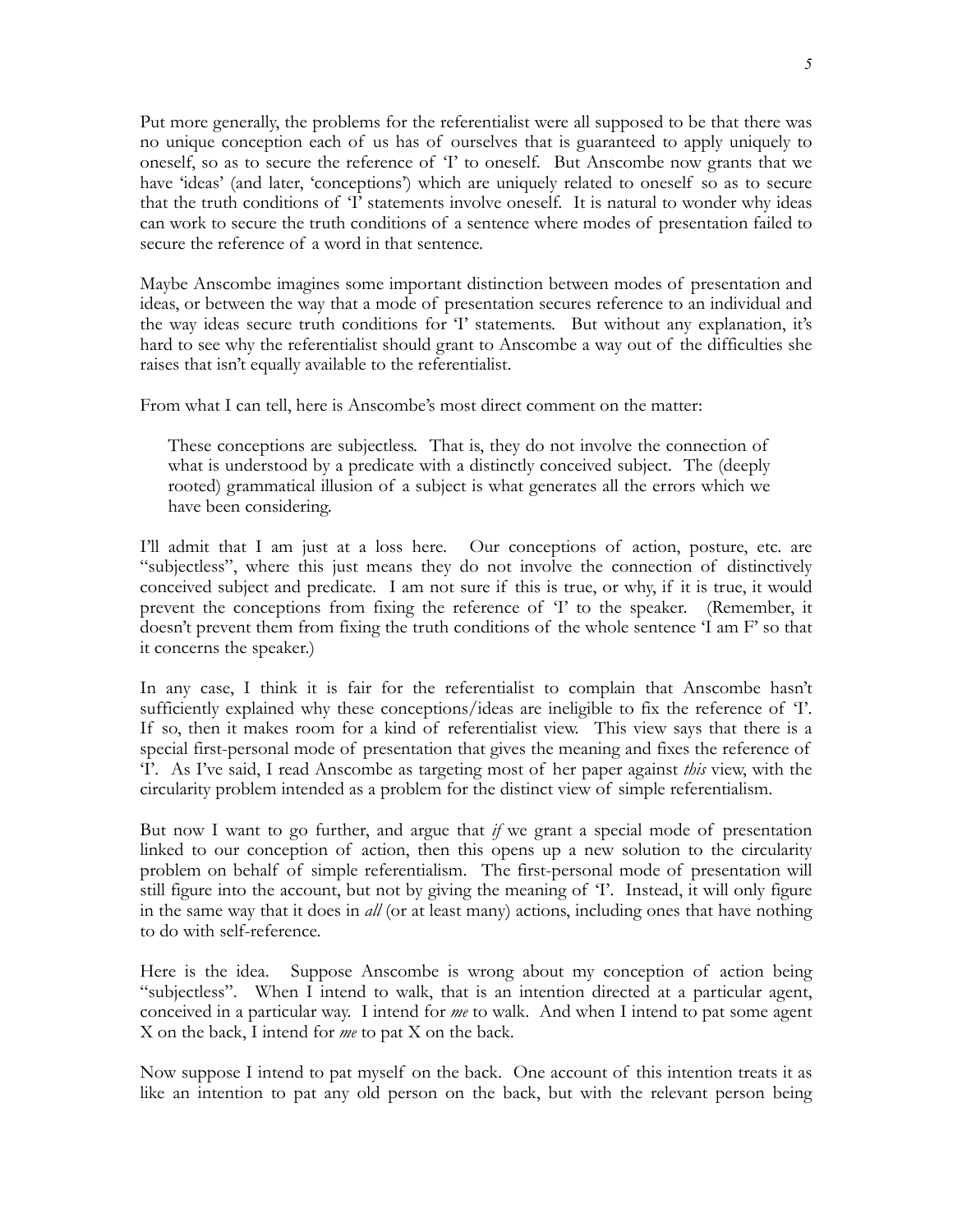myself, perhaps conceived of under some distinctive mode of presentation. Consider all the people who have ever patted me on the back. It's the intention to do the thing that all of those people have done—i.e., to pat on the back a particular person, who is me. And then there is the question of how I am conceiving of that person when I intend to pat him on the back.

But maybe there is another way to think of the relevant intention. Consider all the people who have ever patted themselves on the back. Maybe what I intend is best thought of as an intention for me to do the thing that they all did.

To be sure, I don't know the right way to individuate actions here. Maybe the act of doing what all DB-patters do, and the act (performed by me) of doing what all the self-patters do, are the same action. But even so, there seem to be two ways of conceiving of that action. And it seems possible for me to represent the action in my intentions as the one that all the self-patters do. I can just intend to self-pat. I don't need to have some distinct conception of the person I'll be patting, and hope that it turns out to be the same person who is doing the patting.

The idea is that the intention to self-refer using T can be like this. I don't need a distinctive mode of presentation to give the meaning of T, in order for it to refer to me. I need a distinctive mode of presentation of myself as the one performing the action, but that is true of many actions having nothing to do with self-reference. Once I have that, my intention can just be for me, the person who acts, to self-refer. It doesn't need to be an intention to refer to an independently identified agent, who let's hope turns out to be the same one doing the referring.

This proposal has something in common with one Doyle discusses from Gareth Evans. Evans' proposal is that the I-speaker's intention to refer to himself can be understood as an intention to bring it about that he satisfies the one-place concept-expression 'ξ refers to ξ'. After some discussion of matters of formulation, Doyle replaces this with the intention to satisfy the open sentence 'x refers to x'. But importantly, both Evans' initial version of the view and Doyle's reformulation have a metalinguistic character. The relevant intention is to bring it about that one satisfies a linguistic or quasi-linguistic construction.

Doyle proceeds to raise an interesting and forceful objection to Evans' view, but I think it might hinge on its metalinguistic character. If so, then something like my own proposal, which is not metalinguistic, despite other similarities to Evans' view, might still stand. Doyle's objection is that satisfying an open sentence is not really an action, so it is not a legitimate object of intention. In contrast, *bringing it about* that one satisfies the open sentence is an action, which one can intend to perform. So Evans could claim that the Iuser intends to bring it about that he satisfy the open sentence 'x refers to x'. But now we are back an an intention that involves an indirect reflexive 'he'! For if 'he' is read as an ordinary reflexive, I could have the relevant intention by intending to bring it about that the person spilling the sugar satisfies 'x refers to x', even if I don't realize that I am spilling the sugar. Although I find it hard to render judgment about this unusual case, it is plausible that I fail to use 'I' with its usual meaning. Thus Evans' account plausibly fails, if the most proximate genuine intention is simply to bring it about that one satisfies the relevant open sentence.